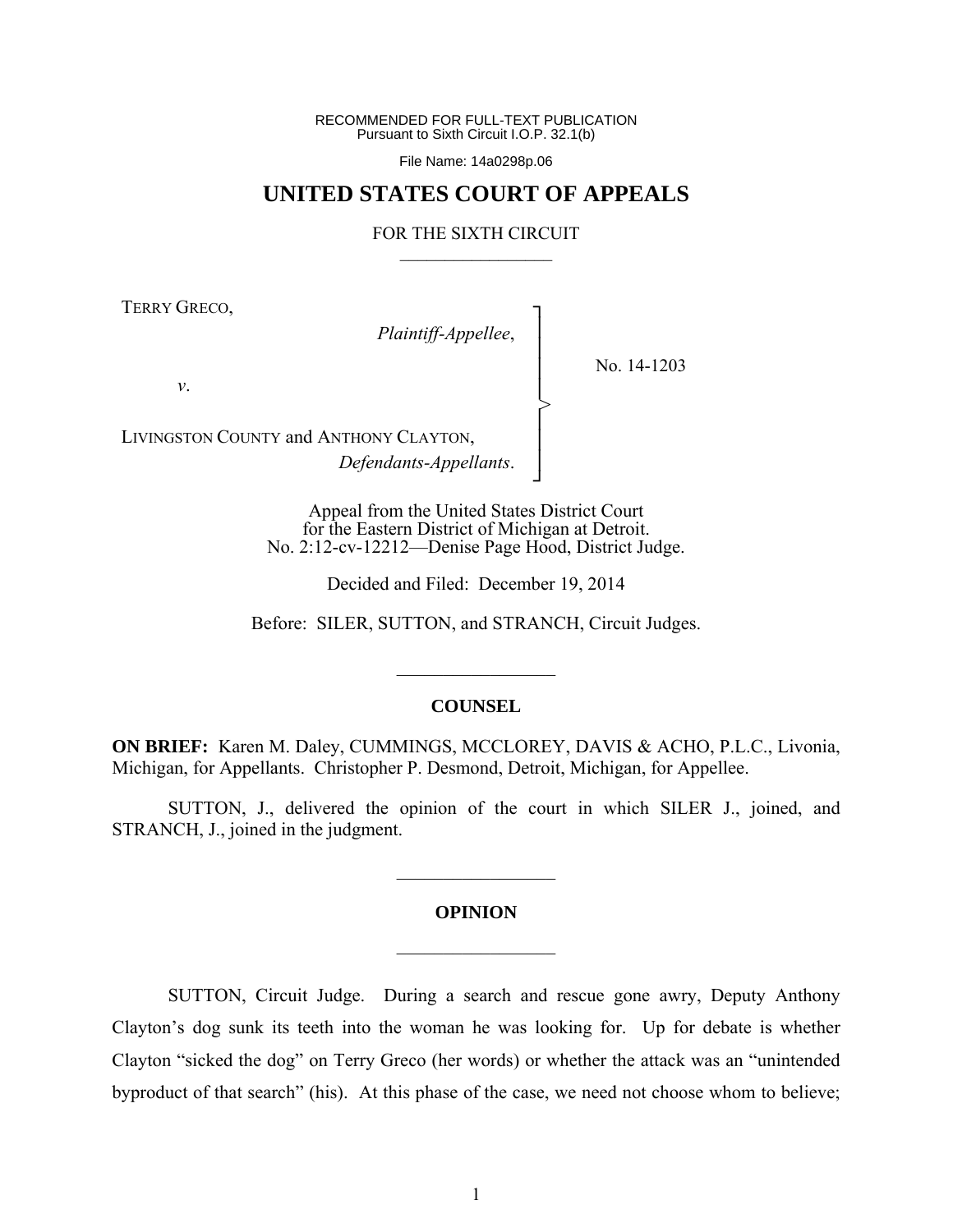the summary judgment standard picks the appropriate viewpoint for us. Looking at the situation in the light most favorable to Greco, we affirm the district court's denial of qualified immunity.

*Rashōmon* and Rule 56 of the Federal Rules of Civil Procedure rarely take the stage together. But the conflicting accounts of this dog biting show that Akira Kurosawa and the authors of Civil Rule 56 shared an insight: that different people sometimes see the same event differently, whether due to different vantage points or self-interest.

What happened here starts with some agreement. All agree that Terry Greco began the evening of September 30, 2012, with some wine at a conference reception. On her way home, Greco managed to drive her car into a ditch. Tipsy but unharmed, Greco clambered in flip-flops to a nearby gas station where she met two emergency medical technicians refueling their ambulance. They smelled alcohol on her breath and threatened to call the police, prompting Greco to flee behind the station.

After the EMTs called in a possible DWI, Deputy Anthony Clayton entered the scene. He arrived with his canine, Diago, a few other officers, and a civilian "ride along" named Curtis Stuart. The EMTs told Clayton what had happened, and he instructed Diago to track Greco. At this point, the storylines diverge.

In Clayton's version, he began the search concerned about Greco's wellbeing. Despite "the extreme cold and wet weather that day," the EMTs reported that Greco was wearing nothing warmer than sandals, a short-sleeved shirt, and a nametag with "Terry" scrawled on it. R. 37-3 at 542, 554. Clayton also thought she might be injured, judging by the car's angle in the ditch. He announced his and Diago's presence and entered what he calls a "swamp area" by the gas station to find her. *Id.* at 555.

"All hell broke loose," Clayton says, when he slipped on a log and fell "almost on top of Ms. Greco." *Id.* at 546, 562. He looked up at her feet and heard screaming as Diago clamped down on her leg. Rising, Clayton "approached calmly" and waited for Greco to "stop[] moving" so he could "see her hands" and ensure they were weaponless. *Id.* at 563. After about "10 to 20 seconds," Clayton released Diago from her leg and summoned the EMTs to carry Greco into the refueled ambulance. *Id.* at 564.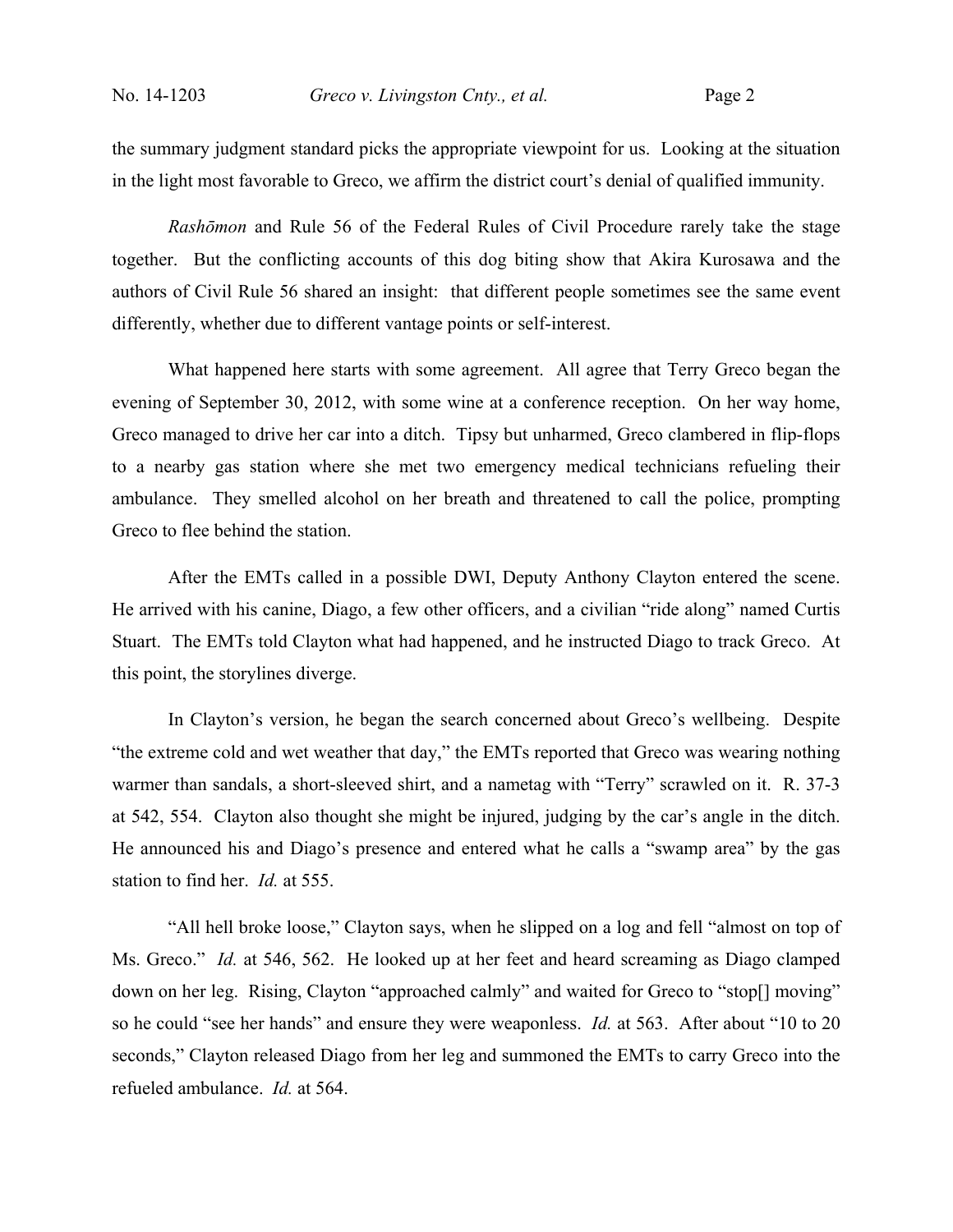Greco tells a different story. After her initial encounter with the gas-station EMTs, Greco ran to some "bushes" next to "a huge open field"—scared, alone, and needing to pee. R. 37-1 at 462. She was still squatting when two men approached with a flashlight and a dog, shouting "police department," "put your hands on your head." *Id.* She was barely able to comply before Clayton "sicked the dog on [her] leg." *Id.* Screaming, she dropped and tried to protect herself, but the dog held on for more than twenty seconds.

Clayton's "ride along" companion Curtis Stuart tells a third account that blends elements of the first two with additional flavor. He agrees with Clayton that the "woods" were "extremely slippery" and "Deputy Clayton trip[ped] a few times." R. 37-2 at 499. He agrees with Greco that, when the officers found her "sitting" on some "rocks," they "started yelling, you know, put your hands up, put your hands up." *Id.* He adds that Greco was belligerent, calling the officers "Nazis" and "laying on her back kicking her feet towards the dog." *Id.* He guesses "the dog went at her leg because she was continuing to kick at [it]." *Id.*

Whatever happened in the "swamp"/"field"/"woods" that night, one thing is clear: Greco emerged with a nasty injury to her thigh courtesy of Diago. She sued Clayton and the Livingston County Sheriff's Department, raising several constitutional and state-law tort claims. The district court denied the defendants' motion for summary judgment on qualified immunity grounds, holding that a jury could reasonably believe that Clayton intentionally detained Greco with an unconstitutional level of force. The defendants filed this interlocutory appeal.

The qualified immunity defense protects officers like Clayton from both liability and trial so long as they do "not violate clearly established statutory or constitutional rights of which a reasonable person would have known." *Harlow v. Fitzgerald*, 457 U.S. 800, 818 (1982). When deciding whether an officer violated such a clearly established right, we may not call off the trial merely because an officer *says* he or she acted reasonably in the face of competing testimony. We instead consider the facts in the light most favorable to the plaintiff. *Plumhoff v. Rickard*, 134 S. Ct. 2012, 2017 (2014).

The constitutional right at issue—the Fourth Amendment—protects people like Greco from "seizures" that are not "reasonable" or detentions that involve the misuse of power. *Tennessee v. Garner*, 471 U.S. 1, 7 (1985). To be a seizure, the detention must be intentional.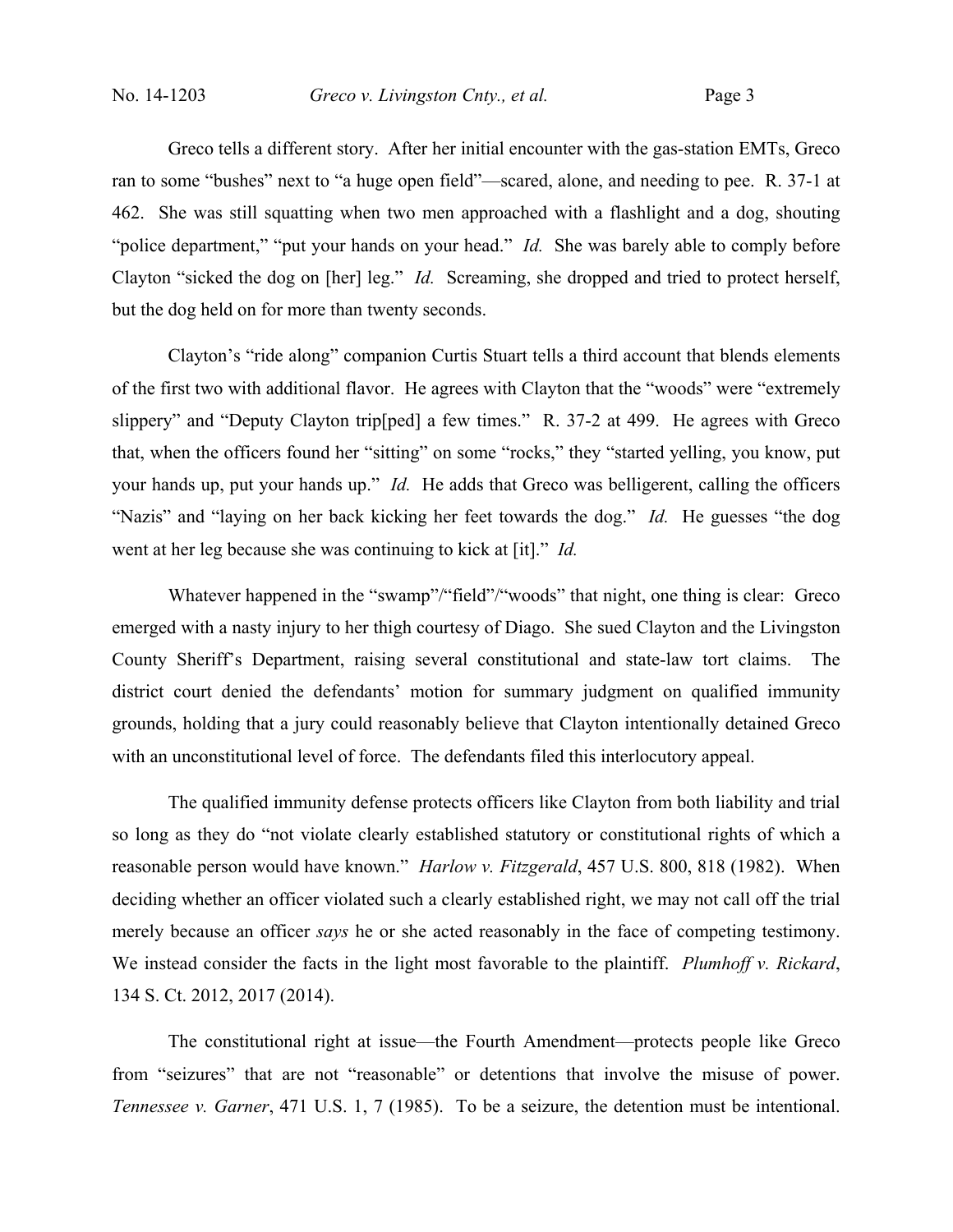*Brower v. Cnty. of Inyo*, 489 U.S. 593, 596 (1989). To be reasonable, the detention must be proportionate to "the severity of the crime at issue" as well as to "whether the suspect poses an immediate threat to the safety of the officers or others, and whether [s]he is actively resisting arrest or attempting to evade arrest by flight." *Graham v. Connor*, 490 U.S. 386, 396 (1989). An apprehension by a police dog or a delay in calling off the dog may rise to the level of an unreasonable seizure. *Campbell v. City of Springboro, Ohio*, 700 F.3d 779, 787 (6th Cir. 2012).

Clayton contends that he never seized Greco. The dog bit Greco only after he fell on a log, says Clayton, meaning it was an unintentional accident unprotected by the Fourth Amendment. R. 28; R. 42. That is where the "light most favorable to the [plaintiff]" language kicks in: Even if the district court (or we) believed Clayton, the question remains whether a *jury* could reasonably decide that Clayton "sicked the dog" on Greco. *Plumhoff*, 134 S. Ct. at 2017. We agree with the district court that it could. Based on Greco and Stuart's testimony, a jury could reasonably conclude that Clayton found Greco and told her to put her hands on her head before the dog attacked, suggesting that the detention-by-canine was no slip-up. And even if Diago's initial bite had been an accident, the jury could consider Clayton's twenty-plus second delay in removing Diago an intentional seizure as well.

That should be that. We have considered the argument Clayton raised before the district court and found it without merit. On appeal, however, Clayton argues for the first time that, even if he did intentionally seize Greco, any use of force was reasonable. This new argument trips over the forfeiture rule, which tells us to correct errors raised and addressed below, not to entertain new claims raised for the first time on appeal. *Scottsdale Ins. Co. v. Flowers*, 513 F.3d 546, 552 (6th Cir. 2008). By failing to make any reasonableness argument in district court, Clayton has forfeited it here.

There is some leeway, it is true, in deciding whether to review a forfeited argument. But "[w]e have rarely exercised such discretion," *id.*, and we decline to do so now. On remand, Clayton may try to convince the district court (or jury) that Diago's attack was a reasonable application of force in light of the "severity" of the crime, the potential threat she posed to officers, and her "attempt[] to evade arrest" by hiding in some bushes. (Or on some rocks. Or in a swamp.) *See Graham*, 490 U.S. at 396. We likewise decline to exercise pendent appellate